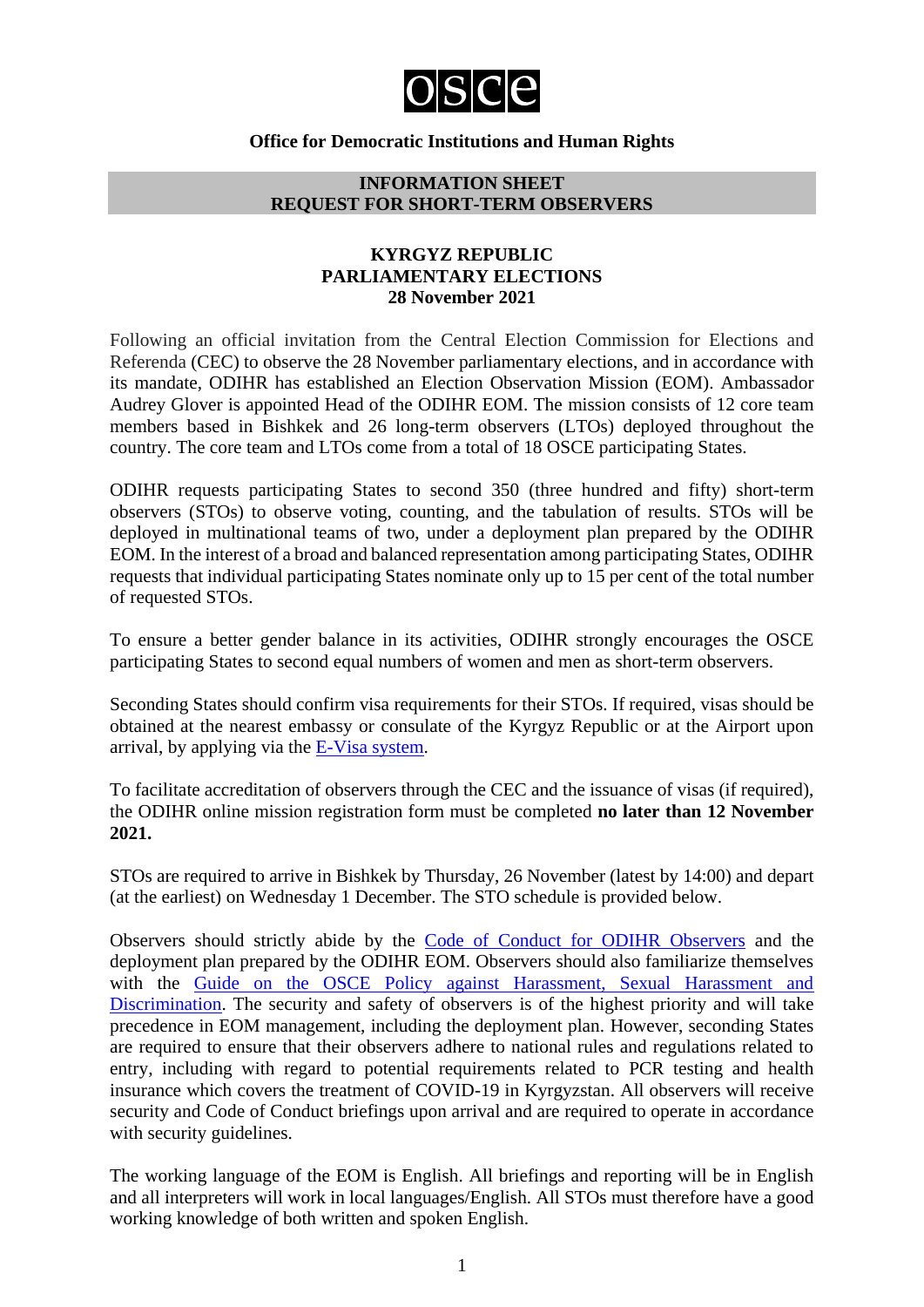ODIHR strongly encourages all observers to undertake the ODIHR comprehensive e-learning course for observers, available at [www.odihrobserver.org.](http://www.odihrobserver.org/)

STOs are requested to familiarize themselves with the ODIHR Election Observation Handbook, available online at [www.osce.org/odihr/elections/68439.](http://www.osce.org/odihr/elections/68439)

STOs are kindly asked to refrain from commenting on mission-related issues via social media. In line with the [Code of Conduct for ODIHR Observers,](http://www.osce.org/odihr/elections/322891) media communications regarding the electoral process and the substance of observations should be made only by the Head of Mission, ODIHR Spokesperson, or other responsible ODIHR officials.

### **A COPY OF THIS INFORMATION SHEET IS AVAILABLE ON THE ODIHR WEBSITE AND SHOULD BE MADE AVAILABLE TO ALL SECONDED STOs.**

The ODIHR EOM Office is located in Bishkek:

Hyatt Regency Bishkek, 2<sup>nd</sup> Floor 191, Abdrakhmanov Street 720011, Bishkek, Kyrgyzstan Office telephone: +996 312 669 373 e-mail: [office@odihr.kg](mailto:office@odihr.kg) website:<https://www.osce.org/odihr/elections/kyrgyzstan/501373>

#### **1. Deployment Timetable**

STOs will be deployed according to the following schedule:

| Mon | 22 November | STO Briefing Day I (Online)                                                                         |
|-----|-------------|-----------------------------------------------------------------------------------------------------|
| Tue | 23 November | STO Briefing Day II (Online)                                                                        |
| Thu | 25 November | Arrival; handover of materials and equipment                                                        |
| Fri | 26 November | Arrival; handover of materials and equipment; digital pen<br>Testing; Deployment for some STO teams |
| Sat | 27 November | Deployment and familiarization with areas of observation                                            |
| Sun | 28 November | <b>Election Day</b>                                                                                 |
| Mon | 29 November | Observation of tabulation; STO return to Bishkek; return of<br>equipment / PCR tests                |
| Tue | 30 November | STO return to Bishkek/PCR tests<br>return of equipment;                                             |
| Wed | 1 December  | <b>STO Departure</b>                                                                                |

**STOs are kindly requested to adhere to the deployment timetable and attend the live online briefing.**

*Link for the online Zoom briefing will be communicated in due course through the respective seconding agency.*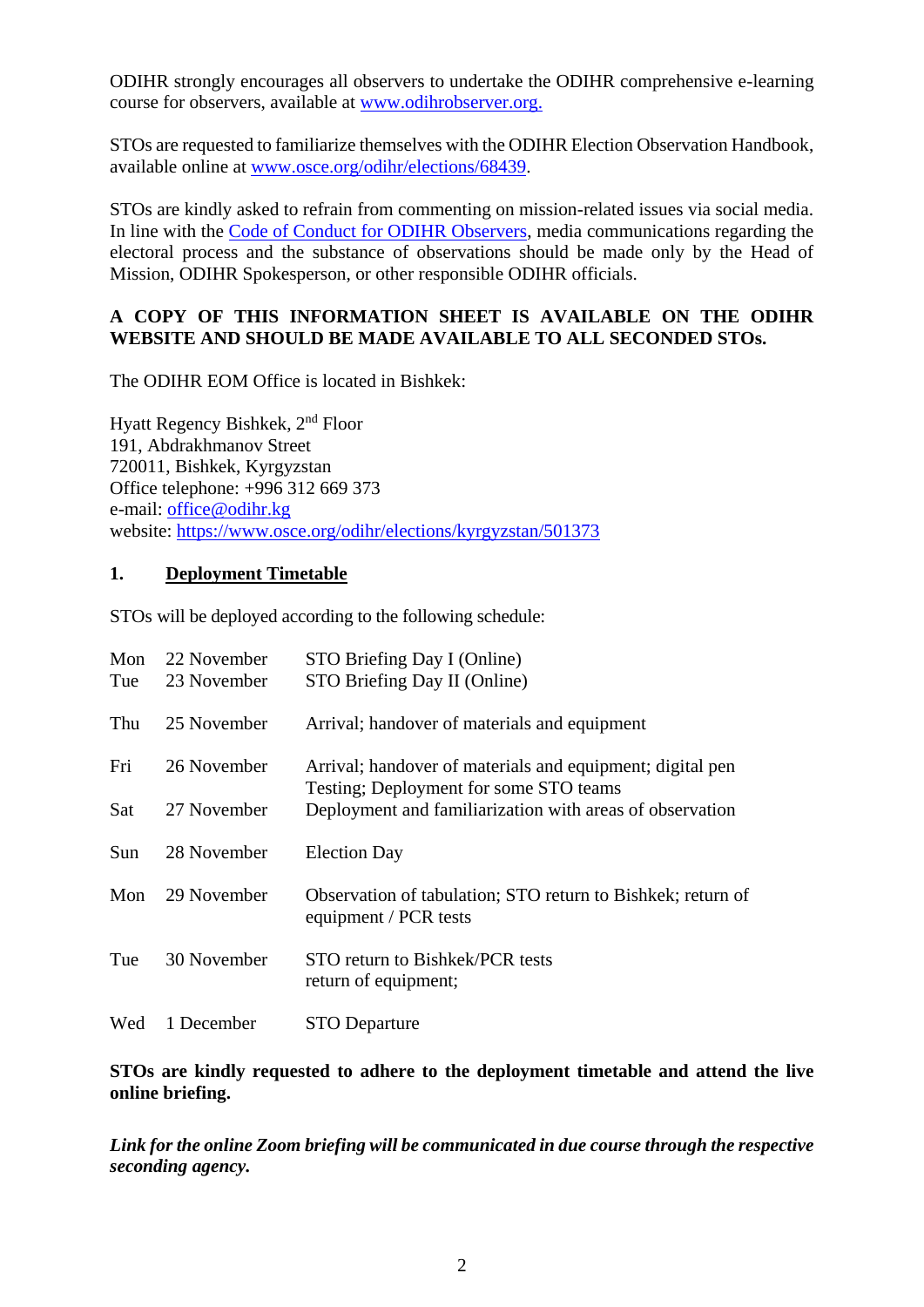# **a) Briefing**

Prior to departure from the home countries STOs will be provided with an online briefing, which will include:

- code of conduct and professional working environment;
- political overview and campaign environment;
- voting, counting, and tabulation procedures;
- observation forms:
- security advisory, including COVID-19 precautions;
- logistical and financial arrangements.

STOs will also be provided with briefing materials, which will include all necessary electoral and logistical information, as well as observation forms to complete during the observation of voting, counting, and tabulation.

# **b) Deployment**

The ODIHR EOM will develop a deployment plan. STOs should strictly abide by the deployment plan and security instructions. STOs should not request special treatment with regard to deployment locations.

In respect of in-country travel organized by ODIHR, please note that **STOs are required to complete the standard OSCE Liability Release Form** and attach it to the on-line mission registration **form by 12 November 2021.**

### **c) Debriefing**

Due to safety considerations related to COVID-19, the ODIHR EOM will not organize an inperson debriefing for STOs. Instead, the EOM will provide an opportunity for STOs to express their main findings and share their conclusions with EOM members through the mission evaluation form provided in the observation booklet or through other means. The EOM will hold a press conference on the day after the elections to present its preliminary findings and conclusions. A comprehensive final report will be issued by ODIHR approximately two months after the electoral process has been completed, taking into account findings of all observers.

# **2. Logistics and Security**

### **a) Contact details**

All logistical arrangements for the STOs will be organized by the EOM under the direction of:

Ruslan Ovezdurdyyev, Operations Expert e-mail: [ruslan.ovezdurdyyev@odihr.kg;](mailto:ruslan.ovezdurdyyev@odihr.kg) mobile phone: +996 755 395 155

### **b) Transportation/Accommodation**

All STOs will be met at Manas International Airport by an ODIHR EOM representative and transported to their accommodation. Transport and accommodation in Bishkek and in the areas of observation will be arranged by the EOM.

### **IMPORTANT:** Hotels in Bishkek may require guests arriving/departing in the early morning hours to pay the full overnight rate.

For safety reasons, particularly in the current health environment, and to prevent problems with transportation, observers are expected to use the accommodation arranged for them by the ODIHR EOM. The EOM will also make all arrangements for in-country travel to deployment areas and for on-site drivers, cars, and interpreters.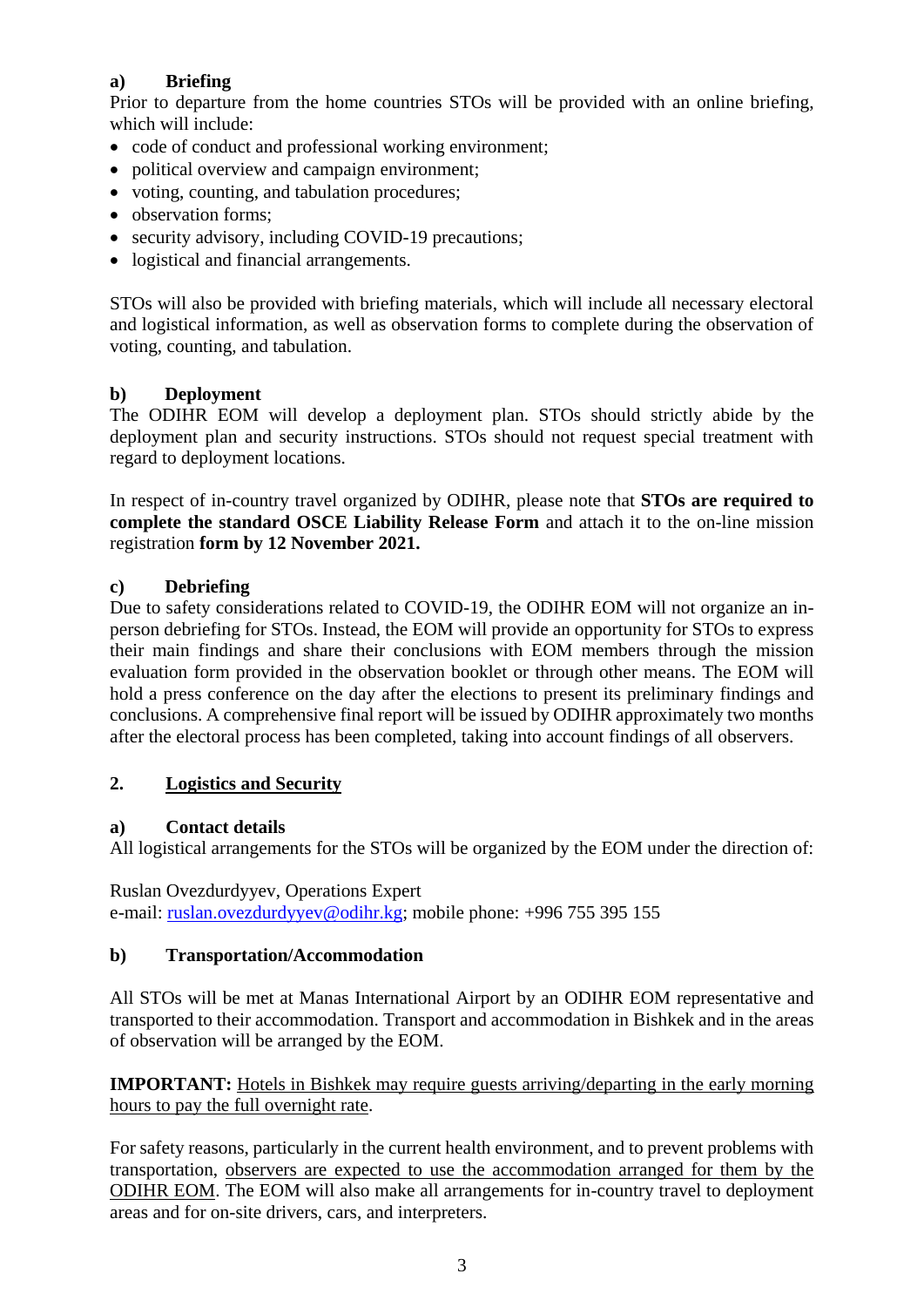**If ODIHR is not duly notified in advance, STOs or the respective OSCE seconding State will be charged for the cost, regardless of whether the accommodation provided is used.** The EOM cannot provide airport transfers and in-city transportation for STOs who do not stay in the designated accommodation.

STOs will deploy from Bishkek to the regions by bus or car or by airplane. STO deployment will be planned in accordance with national regulations and the EOM's COVID-19 safety guidelines.

The ODIHR EOM will make necessary arrangements for the STOs to return to Bishkek from 29 November, and will arrange accommodation in Bishkek. The EOM will arrange transfers to the airport for all STOs from designated hotels.

### **c) Security**

STOs must adhere to the [Code of Conduct for ODIHR Observers,](http://www.osce.org/odihr/elections/322891) as outlined in the ODIHR Election Observation Handbook, and the [Guide on the OSCE Policy against Harassment,](http://www.osce.org/gender/30604)  [Sexual Harassment and Discrimination,](http://www.osce.org/gender/30604) as well as security instructions and national regulations related to the prevention of COVID-19.

A memo on security details for the STOs will be handed over to all observers upon arrival, including guidelines related to the procedures to promote the safe conduct of mission activities during the COVID-19 pandemic. STOs who do not stay in accommodation provided by the ODIHR EOM will not be covered by the mission's security arrangements.

### **d) Luggage/Essential Items**

Due to potential modest conditions in the regions, STOs are advised to bring with them the following items:

- appropriate attire for election day observation business casual is recommended;
- personal protection equipment such as face masks, and hand sanitizer (the ODIHR EOM will provide additional PPE with the STO briefing pack);
- torch/flashlight with spare battery;
- all necessary medication (case-specific);
- $\bullet$  clothing (including for sleeping);
- $\bullet$  electricity converters (if needed) European style plug.

The ODIHR EOM strongly recommends that STOs, when travelling by air, put essential items into their hand luggage, in case of late arrival of their luggage in Bishkek.

#### **e) Communication**

Each STO will be provided with a mobile phone and a local SIM card with credit, for workrelated usage. Please note that using mobile phones for international calls and SMSs should be avoided. Such usage is very expensive and will quickly deplete allocated phone credit.

#### **f) Time zone/Flight bookings**

Kyrgyzstan is a one time-zone country. Local time in Bishkek is GMT/UTC +6:00. Due to the limited number of scheduled flights to Bishkek, the ODIHR EOM strongly encourages seconding States to make early flight bookings. To ensure operational flexibility, (e.g. in case of bad weather conditions), seconding States are advised to book changeable airline tickets.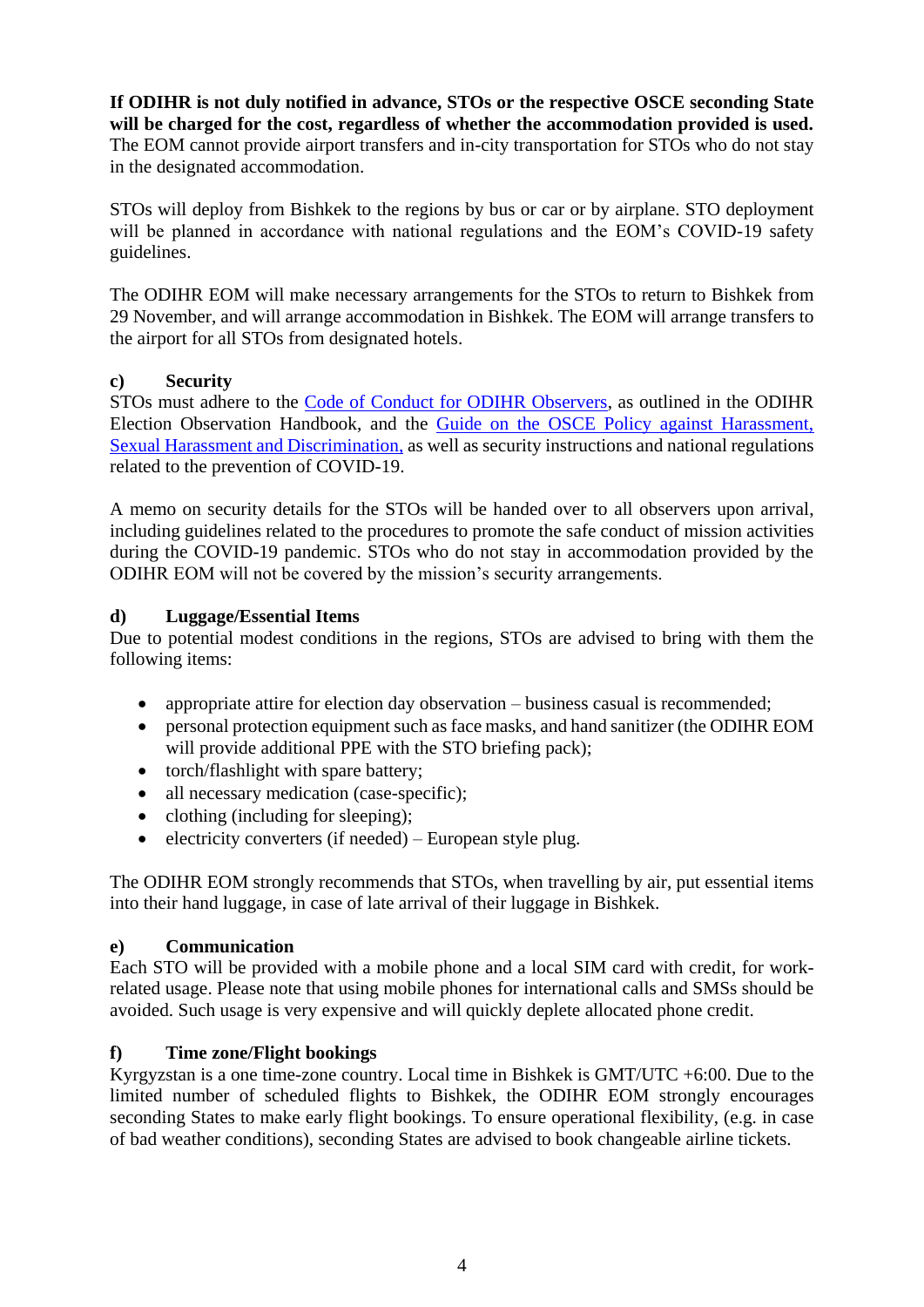### **3. Interpreters and Drivers**

All observers will be organized in multinational teams of two persons under a deployment plan prepared by the ODIHR EOM. The ODIHR EOM will assist STO teams with finding drivers/cars and interpreters. Even in cases where one team member speaks local languages, it will be necessary for that team to have an interpreter in order that both members of the team can have full and equal access to information as they carry out their observation duties.

# **4. Costs**

It is projected that, while in country, **each STO** will incur the following costs, although some STOs may not require the full amount indicated below:

| <b>Operational/Transportation cost</b>                                                             | <b>EUR</b>       |
|----------------------------------------------------------------------------------------------------|------------------|
| Airport transfers                                                                                  | 40               |
| In-Country Transportation (to and from deployment area)                                            | 70               |
| Communication (SIM card/mobile phone/e-pen use)                                                    | 70               |
| Briefing costs (briefing, briefing pack, PPE, meals, shipment)                                     | <b>120</b>       |
| Estimated cost to be incurred by ODIHR on behalf of STOs                                           | <b>300 EUR</b>   |
| $PCR \text{ test}(s)$                                                                              | 70               |
| Driver/car (EUR 30 per day @ maximum 5 days per observer)*                                         | 150              |
| Fuel (EUR 15 per day @ maximum 5 days per observer)*                                               | 75               |
| Interpreter (EUR 30 per day@ maximum 5 days per observer)*                                         | 150              |
| Accommodation (6 nights @ max EUR 120/per night)                                                   | 720              |
| Meals & Incidentals (approx. EUR 50 per day @ max 6 days)                                          | 300              |
| Accommodation and meals for interpreter if needed (EUR 35 per<br>night $@$ 4 nights per observer)* | 140              |
| Accommodation and meals for Driver if needed (EUR 35 per night<br>$@$ 4 nights per observer)*      | 140              |
| Costs paid directly by the observers                                                               | <b>1,745 EUR</b> |
| Total cost per observer:                                                                           | 2,045 EUR        |

\* The two members of each STO team will share equally the cost of drivers and interpreters. The amount above therefore represents half of these costs (i.e. for each STO).

The total cost per observer is estimated at **EUR 2,045** (two thousand and forty five Euros), including **EUR 1,745** (one thousand seven hundred and forty five Euros) which the seconding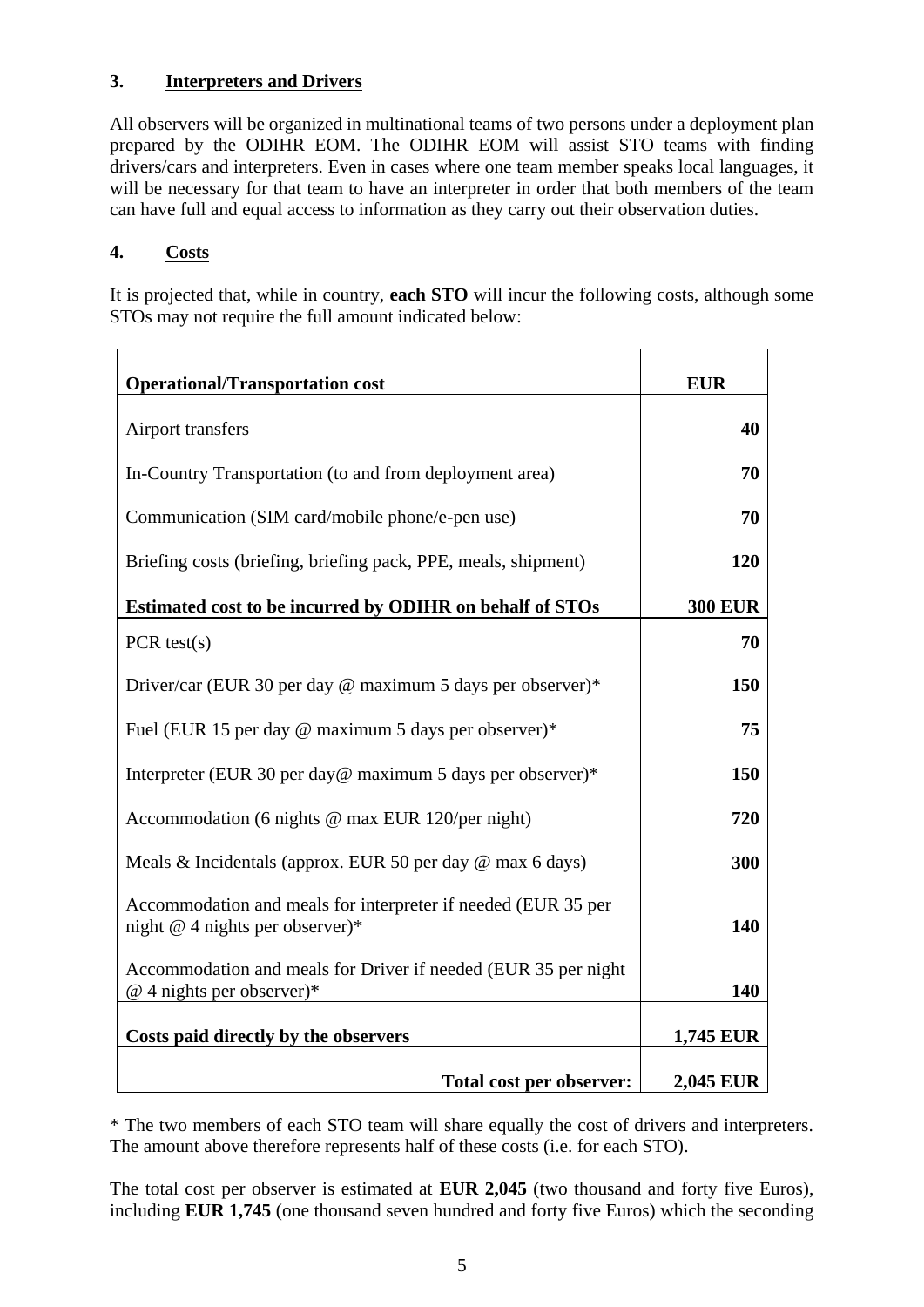States should supply to each observer in cash prior to their departure to Bishkek. **The ODIHR EOM is not able to validate or certify documents related to costs paid directly by the observers (receipts, invoices, contracts, etc.).**

**EUR 300** (three hundred Euros) is the projected cost per each STO to be incurred by ODIHR. After closure of the EOM, each seconding State will be billed by ODIHR on the basis of total actual expenses incurred and the number of seconded STOs. Payment instructions will be provided to the seconding States with the final invoice.

All of the above costs should be paid in local currency or Euro. The Euro is widely exchangeable locally, although other currencies can also be exchanged. There are cash machines (ATMs) in Bishkek, some of them dispense USD and may be available in some areas of deployment. Hotels in Kyrgyzstan generally do not accept foreign currency, and may not, especially outside Bishkek, accept credit cards. On rare occasions, STOs should be prepared to pay hotel bills outside Bishkek in cash and upon check-in. Travellers cheques must not be used. The local currency is the Kyrgyz Som (KGS). The exchange rate is approximately  $1$  EUR = 98 KGS and  $1$  USD = 84 KGS.

# **5. Visas and Insurance**

### **a) Visa**

Seconding States should confirm visa requirements for their STOs. If required, visas must be obtained at the nearest embassy or consulate of Kyrgyzstan prior to arrival or via [E-visa system.](https://www.evisa.e-gov.kg/) **Without prior application via the E-Visa system, obtaining visas at the airport will not be possible.** 

#### **b) Insurance**

STOs should ensure that they arrive with adequate health (including COVID-19), accidental/life disability, emergency/medical evacuation, property, theft, and accident insurance, as this will not be provided by ODIHR. **STOs must have a copy of their insurance policy with them, as well as two copies of the data page of their passport and the visa (if applicable).**

### **c) COVID related requirements**

All STOs are advised to check entry requirements to the Kyrgyz Republic prior to departure as changes may occur with little notice. Keep in mind that airline and transit country requirements may differ, and they may require a PCR test and/or vaccination certificate to transit through or to fly. Regardless of entry requirements or vaccination status, STOs are required to have a negative PCR test result within 72 hours prior to entering the Kyrgyz Republic.

Whilst in the country, STOs should follow applicable safety procedures, including those related to the use of PPE. Social distancing of 1.5 meters must be observed. It is obligatory to wear a face mask when using public transportation, including taxis. STOs should be aware that according to national protocols and regulations, international observers diagnosed with COVID-19 will be quarantined. The location of quarantine will be defined by local authorities.

Prior to departure from Bishkek, some STOs may be required to take a PCR test, regardless of vaccination status, depending on transit, destination, seconding agency, and airline requirements.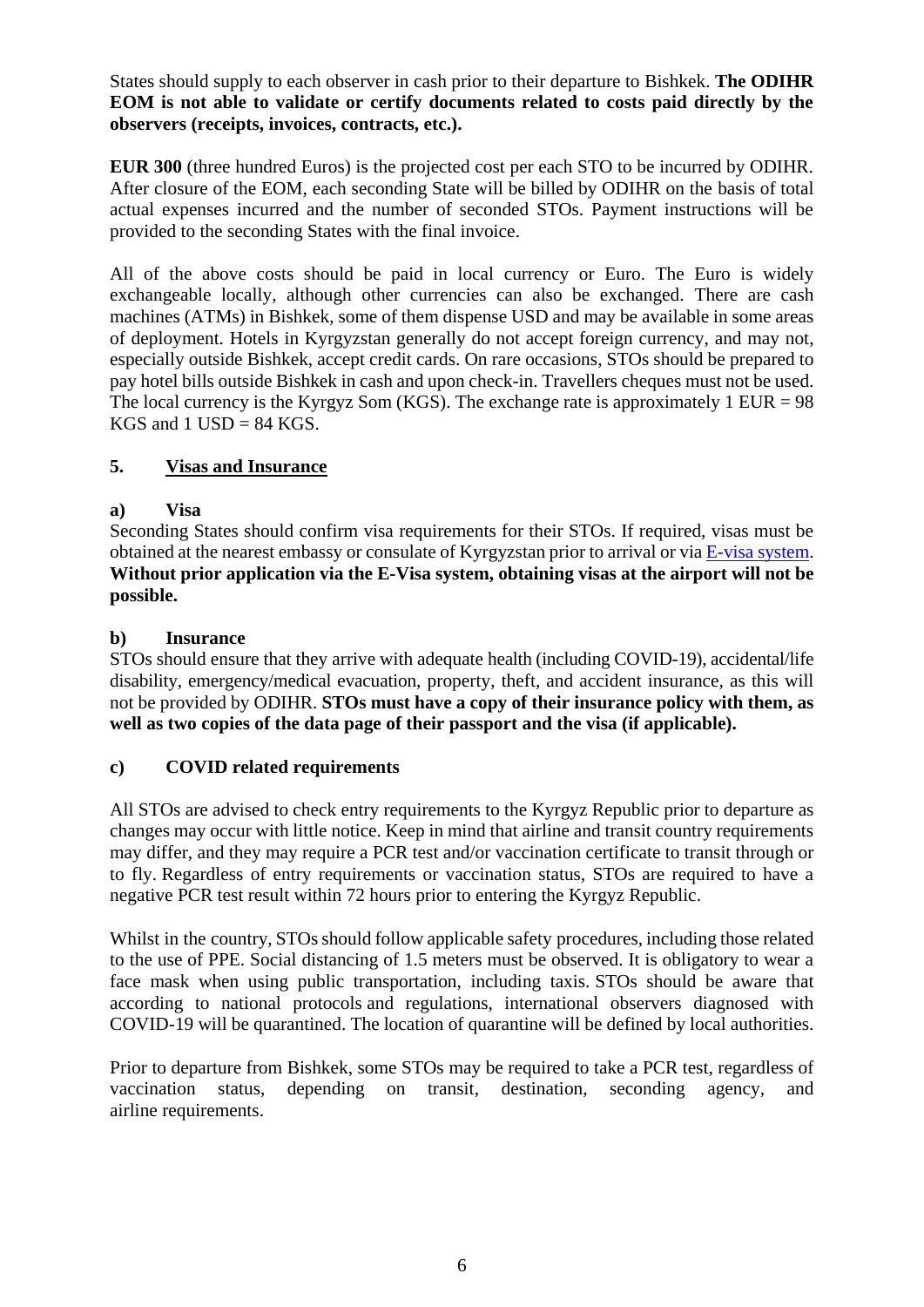### **6. Registration and Accreditation Process**

After receiving this Information Sheet, all OSCE participating States considering secondment are requested to inform ODIHR on the number of STOs (to the attention of Sylwia Zwolinska or Anna Krzysztofik; e-mail: [sylwia.zwolinska@odihr.pl,](mailto:sylwia.zwolinska@odihr.pl) [anna.krzysztofik@odihr.pl\)](mailto:anna.krzysztofik@odihr.pl) no later than 10 November 2021.

**To be nominated by the seconding States, STOs are required to create a personal account in the [Election Expert Database,](http://electionexpert.odihr.pl/) fully complete their profile, and share it with their national focal point.** The seconding States are requested to submit the names of proposed STOs using the Election Expert Database as soon as possible and no later than 5 November 2021; 17:00 (Warsaw Time).

In respect of in-country travel organized by ODIHR, please note that STOs are required to complete the standard OSCE Liability Release Form and attach it to the on-line mission registration form **by 12 November 2021.**

The seconding States which have not requested access to the Election Expert Database as a national Focal Point yet (Note Verbale 218/2017, 5 July 2017) or require additional guidance on the observers' registration process should contact Sylwia Zwolinska or Anna Krzysztofik; email: [sylwia.zwolinska@odihr.pl,](mailto:sylwia.zwolinska@odihr.pl) [anna.krzysztofik@odihr.pl.](mailto:anna.krzysztofik@odihr.pl)

For the purposes of accreditation of STOs with the Central Election Commission of the Kyrgyz Republic, the online mission registration form must be completed and supporting documents attached by the end of **12 November 2021**.

An official cover letter from the Ministry of Foreign Affairs of the seconding State or designated national focal point should be sent together with the list of STO names to the attention of Sylwia Zwolinska or Anna Krzysztofik (e-mail: [sylwia.zwolinska@odihr.pl,](mailto:sylwia.zwolinska@odihr.pl) [anna.krzysztofik@odihr.pl\)](mailto:anna.krzysztofik@odihr.pl) by 12 November 2021.

#### **IN ORDER TO MAKE ALL LOGISTICAL ARRANGEMENTS ON TIME, NO APPLICATIONS WILL BE CONSIDERED BY ODIHR UNDER ANY CIRCUMSTANCES AFTER 12 NOVEMBER 2021.**

STOs must not have any concurrent commitments that could produce a conflict of interest with the ODIHR EOM.

ODIHR reserves the right to reject any candidate who is not capable of undertaking his/her activities in an impartial and objective manner, and to withdraw accreditation in case of any serious breach of the [Code of Conduct for ODIHR Observers.](http://www.osce.org/odihr/elections/322891)

# **7. Other Information**

Please note that all ODIHR election observation interim reports, preliminary statements, final reports, election laws, and reviews of election laws are available at the ODIHR website: [www.osce.org/odihr/](http://www.osce.org/odihr)elections.

Specific information on the EOM is available on the EOM website: <https://www.osce.org/odihr/elections/kyrgyzstan/501373>

All STOs will receive by email a copy of the ODIHR EOM Observer Guide before their departure to Bishkek.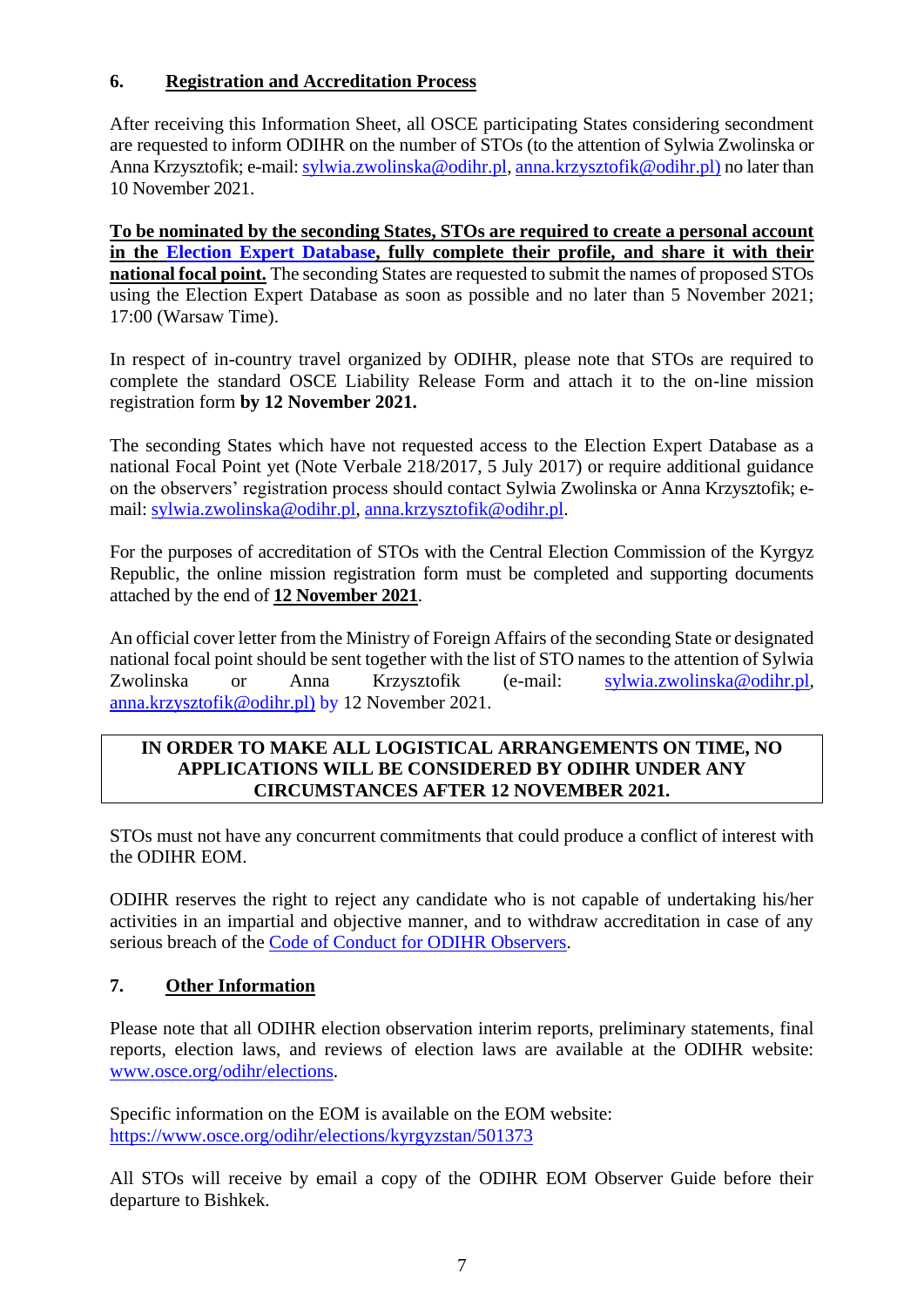# **Terms of Reference SHORT-TERM OBSERVER**

#### **Background:**

ODIHR is the leading agency in Europe in the field of election observation. It co-ordinates and organizes the deployment of numerous observation missions with thousands of observers every year to assess the compliance of elections in OSCE participating States in line with OSCE commitments, other international obligations and standards for democratic elections, as well as national legislation. Its unique methodology provides an in-depth insight into all elements of an electoral process, and permits making concrete recommendations to further improve electoral processes.

#### **Objective:**

Under the guidance of the Head of Mission (HoM) and in close co-ordination with the Deputy Head of Mission (DHoM), assigned Long-term Observers (LTOs), and the ODIHR Election Department, the short-term observers (STOs) are deployed in multinational teams of two and are responsible for observing election day procedures in their assigned areas and reporting their findings accurately and efficiently to the mission headquarters.

#### **Main Tasks:**

#### Electoral Expertise

- Acquire detailed knowledge of the election law and procedures concerning election day;
- Acquire detailed knowledge of the electoral and political situation in the country;
- Become familiar with the ODIHR election observation methodology for observing election day, as reflected in the relevant ODIHR publications;
- Acquire knowledge of OSCE commitments and other international standards for democratic elections.
- Attend and report on meetings of local election authorities, where requested;
- Attend and report on political rallies and campaign events, where requested;
- Attend and participate in any other relevant meetings with other election stakeholders necessary to cover issues deemed necessary by the HoM, DHoM and LTOs;
- Supervise the local support staff:
- Abide by the [Code of Conduct for ODIHR Election Observers,](http://www.osce.org/odihr/elections/322891?download=true) the [Guide on the OSCE Policy against](http://www.osce.org/gender/30604)  [Harassment, Sexual Harassment and Discrimination,](http://www.osce.org/gender/30604) and security instructions and deployment plan of the OSCE/ODIHR EOM, as well as [data protection responsibilities](http://www.osce.org/odihr/324441?download=true) when processing the personal data of local staff.

#### Reporting

- Prepare and submit regular reports to assess the close of the campaign, voting, counting and the tabulation of results.

#### **Requirements:**

- Experience in public administration, non-governmental organizations, and/or international organizations, preferably involved in observing and/or organizing election processes, is desirable.
- Knowledge of the country and surrounding region is desirable but not essential.
- Command of English language is essential. STOs must be prepared to read briefing materials, attend briefing and de-briefing sessions, understand procedural instructions and complete forms accurately, all in English. Knowledge of local languages is desirable but not essential.
- Willingness and ability to work long hours in conditions which are sometimes difficult.
- Ability to work in a team and deal with difficult situations in a positive manner.

#### **Deliverables:**

Regular reporting on the conduct of the elections in the area of deployment, as well as on any other issues covered during the mission.